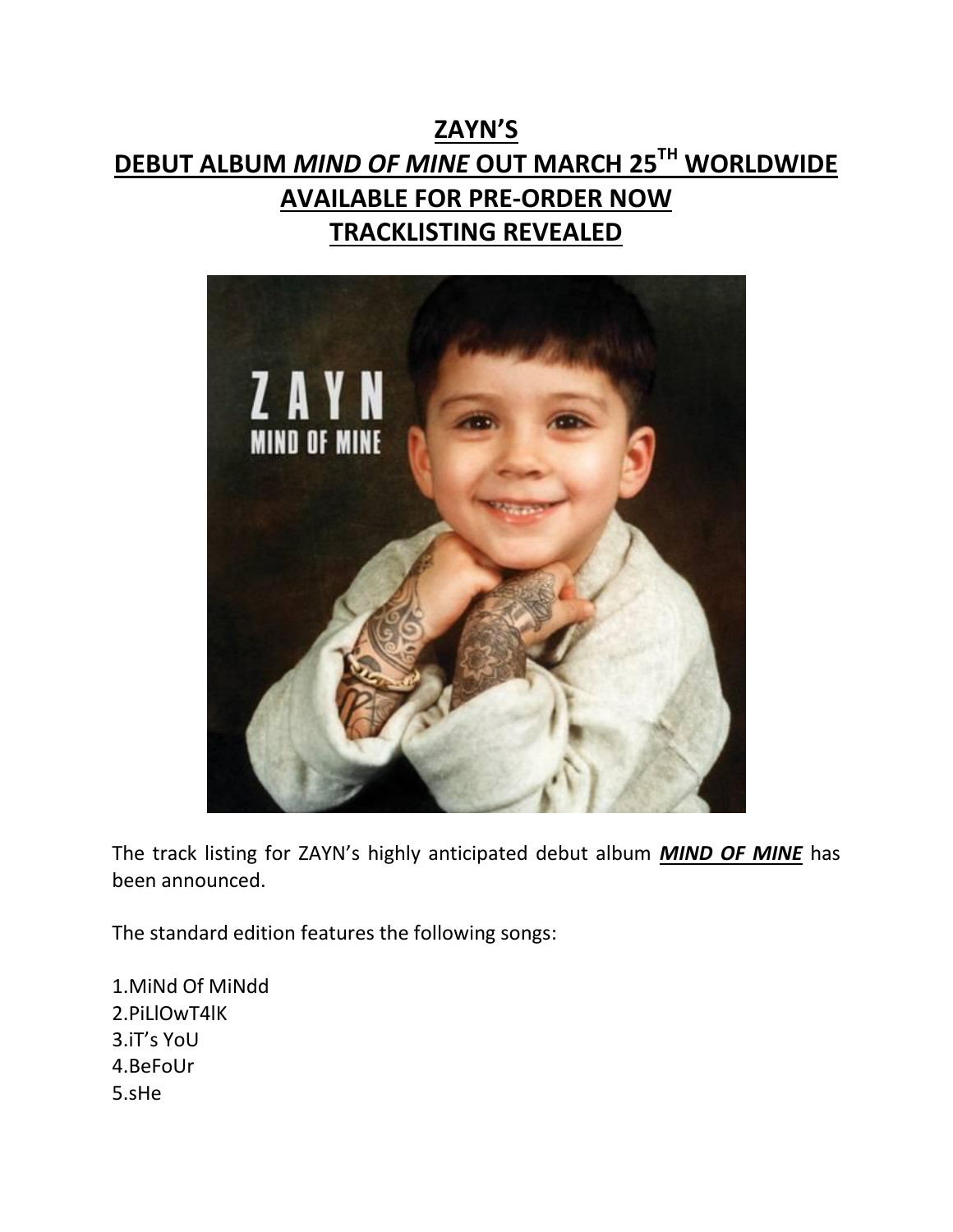6.dRuNk 7.INTERMISSION: fLoWer 8.rEaR vIeW 9.wRoNg 10.fOoL fOr YoU 11. BoRdErz 12.tRuTh 13.lUcOzAdE 14.TiO

With the deluxe edition featuring an extra four:

15. BLUE 16. BRIGHT 17. LIKE I WOULD 18. SHE DON'T LOVE ME

[Target](http://smarturl.it/ZaynTargetDeluxe) will be releasing a deluxe exclusive version of ZAYN's *MIND OF MINE,*  which features 2 extra songs not available on the standard deluxe release:

19. DO SOMETHING GOOD 20. GOLDEN

All three editions are now available for pre-order and in advance of the March  $25<sup>th</sup>$  album release, fans will instantly receive the tracks "iT's YoU" and "PILLOWTALK" upon pre-ordering. The video for "[iT's YoU](http://smarturl.it/ItsYouVid)" is available exclusively on Apple Music, and is directed by Ryan Hope.

"[PILLOWTALK,](http://smarturl.it/ZPILLOWTALKvid)" the first single from *MIND OF MINE* truly cemented ZAYN as one of the most exciting solo artist of the time. Upon release, the single debuted at #1 on the Billboard Hot 100 Chart, #1 on the U.S. Digital Songs Chart, #1 on the U.K. singles sales charts, and #1 on Billboard's On Demand Songs Chart. The video for "[PILLOWTALK](http://smarturl.it/ZPILLOWTALKvid)" has now amassed over 180 million views.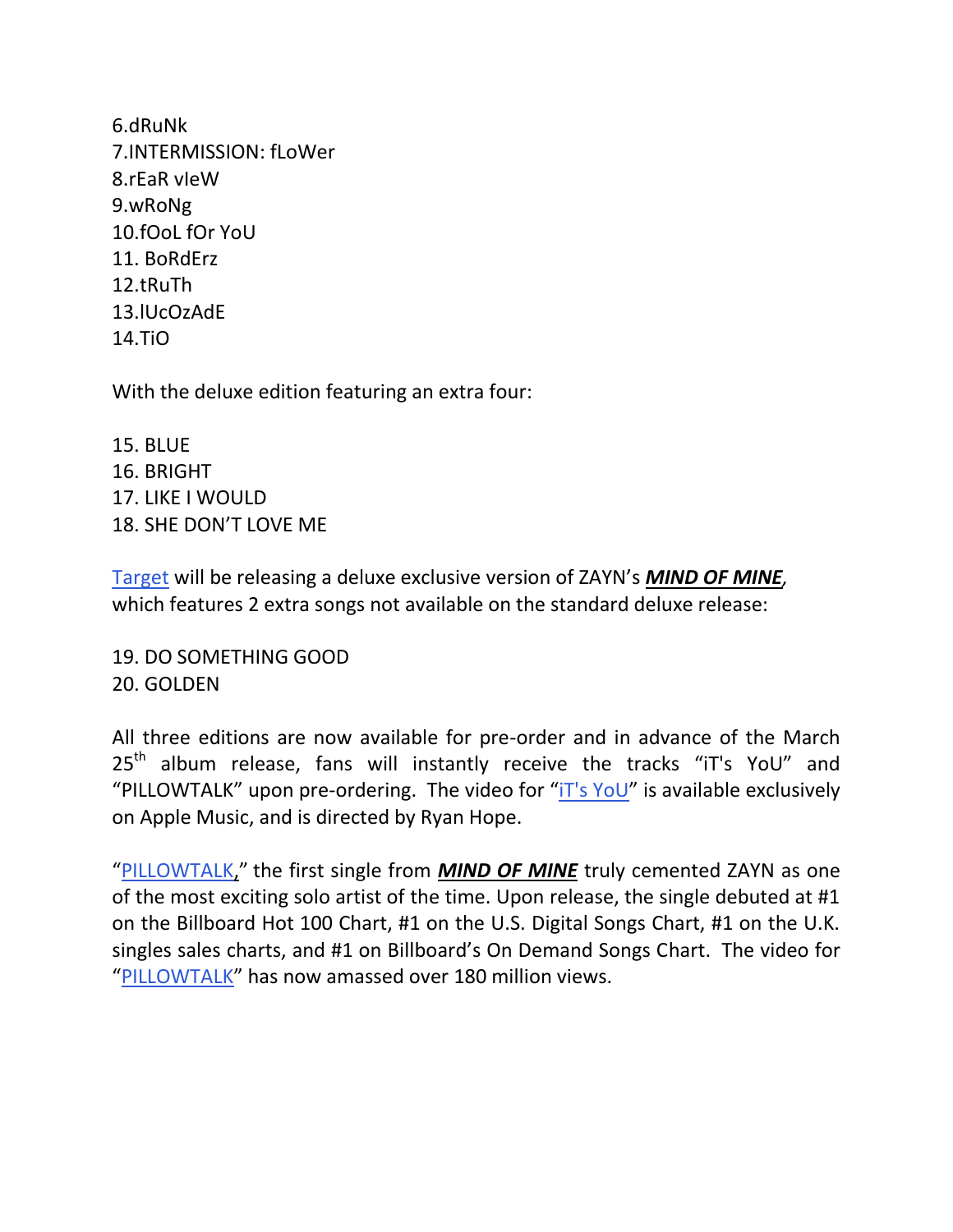

## **Follow ZAYN**

Twitter: <https://twitter.com/zaynmalik> Instagram: <http://www.instagram.com/ZAYN> Facebook: <http://www.facebook.com/ZAYN> Spotify Artist Page: <http://smarturl.it/ZAYNSpotify> Website: [http://www.inZAYN.com](http://www.inzayn.com/)

#### **Pre-Order** *MIND OF MINE*

iTunes: <http://smarturl.it/MindOfMine> Amazon Music: <http://smarturl.it/MindOfMineAMZ> Google Play: <http://smarturl.it/MindOfMineGP> Target: <http://smarturl.it/ZaynTargetDeluxe>

## **"iT's YoU"**

Watch "iT's YoU" exclusively on Apple Music: <http://smarturl.it/ItsYouVid> Hear "iT's YoU" on Vevo: <http://smarturl.it/HearZAYNItsYou>